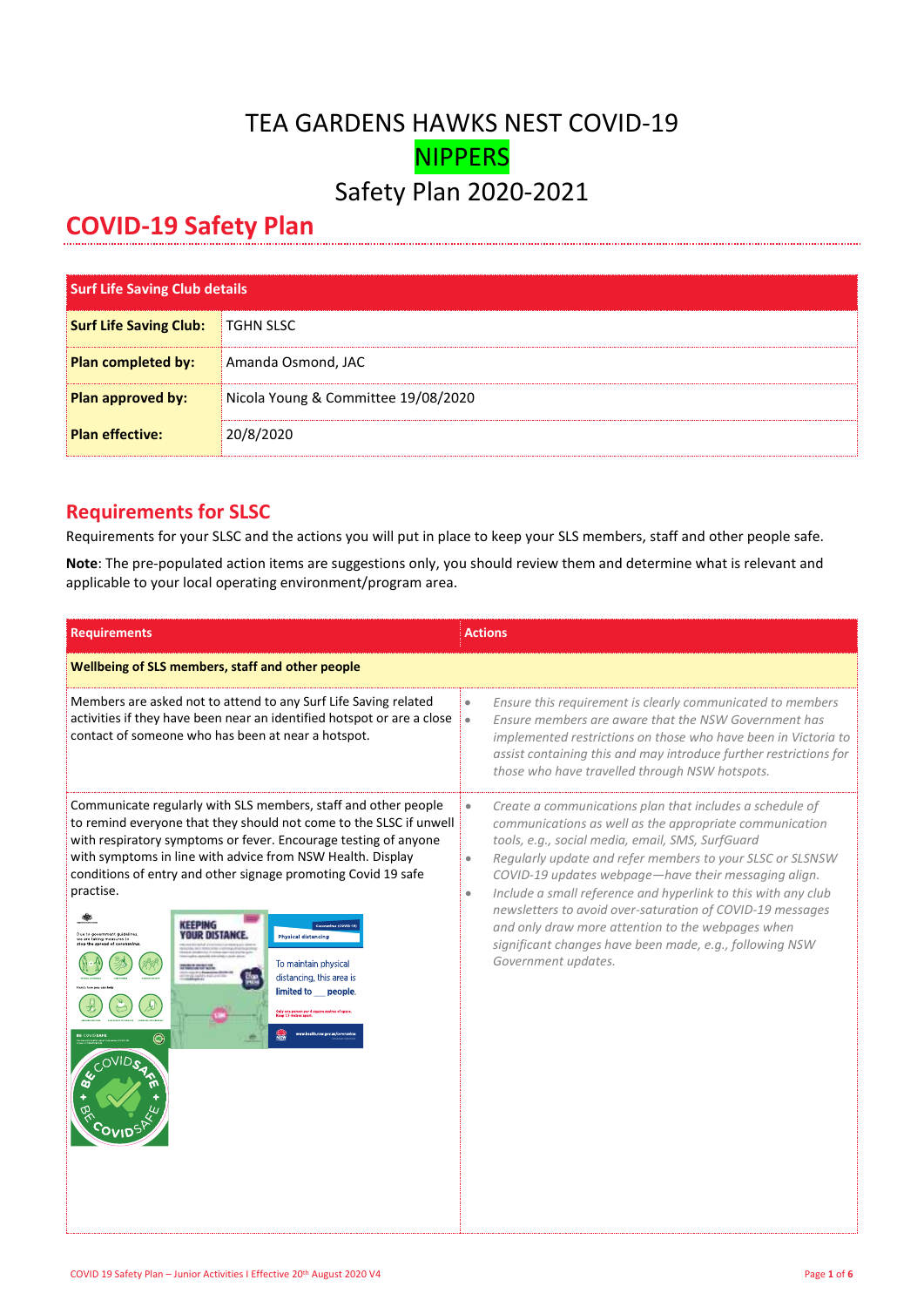| <b>Requirements</b>                                                                                                                                                                                                                                                                                                                                                                                                                  | <b>Actions</b>                                                                                                                                                                                                                                                                                                                                                                                                                                                                                                                                                                                                                                                                                                                                                                                                                      |
|--------------------------------------------------------------------------------------------------------------------------------------------------------------------------------------------------------------------------------------------------------------------------------------------------------------------------------------------------------------------------------------------------------------------------------------|-------------------------------------------------------------------------------------------------------------------------------------------------------------------------------------------------------------------------------------------------------------------------------------------------------------------------------------------------------------------------------------------------------------------------------------------------------------------------------------------------------------------------------------------------------------------------------------------------------------------------------------------------------------------------------------------------------------------------------------------------------------------------------------------------------------------------------------|
| Encourage members to wear a face mask:<br>if it is hard to maintain 1.5 metres of physical distance from<br>$\bullet$<br>others<br>on public transport<br>$\bullet$<br>in indoor venues with a higher risk of transmission, where<br>$\bullet$<br>practical<br>if working in cafes, restaurants, pubs and clubs and other<br>$\bullet$<br>venues with a higher risk of transmission.                                                 | Encourage wearing a facemask in ongoing communication to<br>$\bullet$<br>reduce community transmission<br>Refer members to the NSW Government webpage on<br>$\bullet$<br>facemasks for more information on the different types of<br>masks, why wear a mask, as well as how and when to wear<br>one. (https://www.nsw.gov.au/covid-19/face-masks)<br>Remind members that a mask is not a substitute for good hand<br>$\bullet$<br>hygiene and physical distancing                                                                                                                                                                                                                                                                                                                                                                   |
| Ensure processes are in place to exclude people if they have<br>attended any of the reported case locations listed on the NSW<br>Health website (nsw.gov.au/covid-19/latest news-and-updates).                                                                                                                                                                                                                                       | Closely monitor the information on the NSW Health Website<br>$\bullet$<br>Communicate with members that any person who has attended<br>$\bullet$<br>any of the reported locations listed on the NSW Health Website<br>may not attend SLS activities and locations.<br>Clearly communicate the SLS organisation's position on this<br>$\bullet$<br>matter.                                                                                                                                                                                                                                                                                                                                                                                                                                                                           |
| Exclude SLS members, staff and other people who are unwell.                                                                                                                                                                                                                                                                                                                                                                          | Display signage with large font and/or images at entry points<br>$\bullet$<br>requesting those who are unwell not to enter the building or<br>designated space and participate in activities.<br>Communicate on club webpages and through social media<br>$\bullet$<br>channels that people who are unwell should not attend or<br>participant in SLS activities.                                                                                                                                                                                                                                                                                                                                                                                                                                                                   |
| Provide SLS members, staff and others with information and<br>training on COVID-19, including when to get tested, physical<br>distancing and cleaning, and how to manage a sick person or<br>victim.                                                                                                                                                                                                                                 | Refer people to COVID-19: What It Is, How to Prevent Spread<br>$\bullet$<br>online awareness course (Est. Duration 5-7 minutes) created by<br><b>SLSA eLearning provider eTrainu</b><br>Refer people to the eLearning course for COVID-19 infection<br>$\bullet$<br>control training (Est. Duration 30 minutes) created in<br>partnership by The NSW Department of Health and Aspen<br>Medical.<br>Refer people to the NSW Health public COVID-19 Clinics and<br>$\bullet$<br>free COVID-19 GP Respiratory Clinics in NSW.<br>Recommend testing if someone has a fever, cough, sore throat<br>$\bullet$<br>or shortness of breath and meets the current testing criteria.<br>All Age Managers to complete Covid Training<br>$\bullet$<br>https://www.health.gov.au/resources/apps-and-tools/covid-<br>19-infection-control-training |
| <b>Physical Distancing</b>                                                                                                                                                                                                                                                                                                                                                                                                           |                                                                                                                                                                                                                                                                                                                                                                                                                                                                                                                                                                                                                                                                                                                                                                                                                                     |
| Assess the safe capacity of communal facilities (one person per 4<br>square metres), such as offices, meeting or training rooms,<br>showers, change rooms and lockers. Display signs at entrances with<br>the maximum safe capacity for that space or room and have<br>strategies in place to reduce crowding and promote physical<br>distancing.                                                                                    | Measure the square footage of a room or designated training<br>$\bullet$<br>space and calculate its safe capacity by allocating one person<br>per 4 square meters<br>Restrict access to showers, change rooms and to reduce the risk<br>$\bullet$<br>of infection as unable to maintain regular cleaning in these<br>areas.<br>Communicate with members that they should shower and<br>$\bullet$<br>change at their personal residence<br>Include links to the NSW Health videos on the club website<br>$\bullet$<br>where possible, e.g., physical distancing                                                                                                                                                                                                                                                                      |
| Ensure gym, sport, recreation or any other classes, or sport<br>activities, have no more than 20 participants, plus the instructor<br>and any assistants, per space and comply with one person per 4<br>square metres.<br>There may be multiple classes in a room if there is sufficient space<br>to accommodate this and the classes remain separate. Ensure<br>participants maintain 1.5 metres physical distance where practical. | Wrist bands can be used to track maximum group sizes (e.g.<br>$\bullet$<br>500 festival type bands available)<br>Restrict gym entry to up to 20 members if the space safely<br>$\bullet$<br>allows within the limits of a safe area capacity (One person per<br>4 square meters of space)<br>Communicate on club webpages and through social media<br>$\bullet$<br>channels the safe capacity limits of the club gym and conditions<br>of gym entry.<br>Update gymnasium form templates available on SLS Members<br>$\bullet$<br>Area Document Library (WHS) to align with new COVID-19<br>restrictions.                                                                                                                                                                                                                            |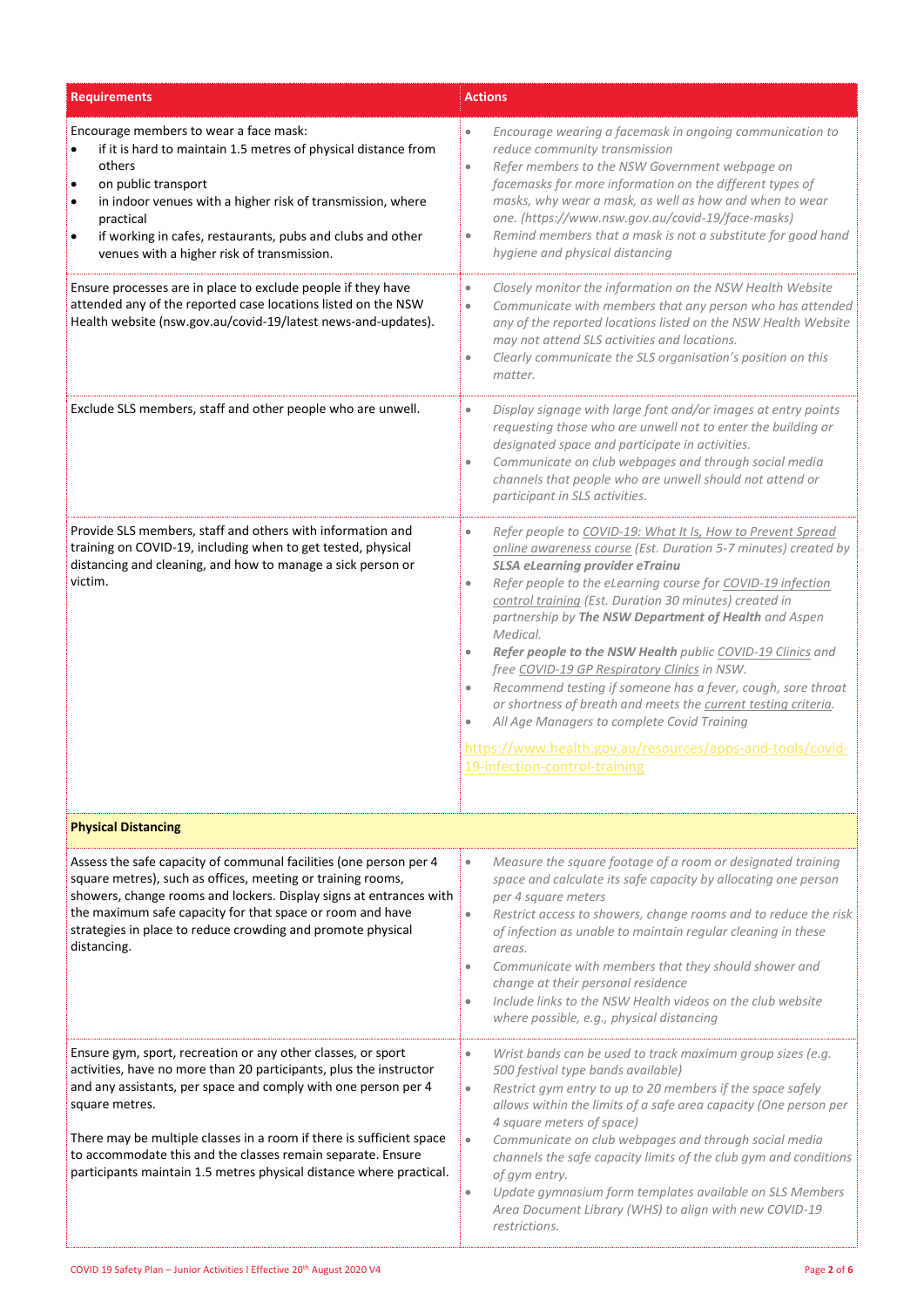| <b>Requirements</b>                                                                                                                                                                                                | <b>Actions</b>                                                                                                                                                                                                                                                                                                                                                                                                                                                                                                                                                                                                                                                                                                                                                                                                                                                                                                                                              |  |
|--------------------------------------------------------------------------------------------------------------------------------------------------------------------------------------------------------------------|-------------------------------------------------------------------------------------------------------------------------------------------------------------------------------------------------------------------------------------------------------------------------------------------------------------------------------------------------------------------------------------------------------------------------------------------------------------------------------------------------------------------------------------------------------------------------------------------------------------------------------------------------------------------------------------------------------------------------------------------------------------------------------------------------------------------------------------------------------------------------------------------------------------------------------------------------------------|--|
| Ensure the number of people does not exceed one person per 4<br>square metres (including staff, members and spectators) to a<br>maximum of 500 people.                                                             | Communicate on club webpages and through social media<br>$\bullet$<br>channels the maximum number of people allowed in a club at<br>any one time<br>Where possible through electronic means, restrict the number<br>$\bullet$<br>of people allowed to enter the club to the safe area capacity<br>(One person per 4 square meters of space)                                                                                                                                                                                                                                                                                                                                                                                                                                                                                                                                                                                                                 |  |
| Have strategies in place to prevent parents, participants and/or<br>spectators from co-mingling between groups.                                                                                                    | Use signage, tape on the flow or other visual communication<br>$\bullet$<br>tools to designate areas for parents, participants and/or<br>spectators, as well as how they move through the spaces to<br>avoid co-mingling, e.g., create pathways lines on the floor or<br>with flags to guide people along a pathway to or from areas<br>Communicate on club webpages and through social media<br>$\bullet$<br>channels areas for parents and/or spectators to gather safely<br>as well as how they should move between places to avoid<br>gatherings and maintain safe physical distancing, e.g, advise<br>parents and/or spectators where and how is best to park and<br>congregate before, during and after a surf sports or training<br>event.                                                                                                                                                                                                           |  |
| Have strategies in place to manage gatherings that may occur<br>immediately outside the premises or after an activity has finished.<br>Such as with drop off and pick up zones or staggered start/finish<br>times. | Have markings or signage in place to designate directions of<br>$\bullet$<br>pedestrian traffic on the ground and at eye level<br>Have signage with large font and/or images to indicate pick up<br>$\bullet$<br>and drop off zones, and no-gathering zones within and around<br>the surf club-include this information in any communications<br>Stagger start and finish times of SLS activities to prevent<br>$\bullet$<br>crowding at entries, exits and drop off or pick up points.<br>Remind members of the 'get in, get active and get out'<br>$\bullet$                                                                                                                                                                                                                                                                                                                                                                                              |  |
| Implement and take reasonable steps for children and young<br>person's activities and recreation, to ensure parents supervising or<br>supporting children are physically distancing.                               | Communicate 'one person per child' message-focusing on<br>$\bullet$<br>parents and carers and asking parents and/or spectators to<br>stay at home<br>Use signage, tape on the flow or other visual communication<br>$\bullet$<br>tools to designate areas for junior activities and their parents<br>or spectators, as well as how they move through the spaces to<br>avoid co-mingling, e.g., create pathways lines on the floor or<br>with flags to guide people along a pathway to or from areas<br>Make announcements over loudhailers or loudspeakers<br>Communicate on club webpages and through social media<br>channels areas for parents and/or spectators to gather safely<br>as well as how they should move between places to avoid<br>gatherings and maintain safe physical distancing, e.g., advise<br>parents and/or spectators where and how is best to park and<br>congregate before, during and after a surf sports or training<br>event. |  |
| Put plans and systems in place to monitor and control the numbers<br>of SLS members, staff and other people on site at any given time to<br>allow for physical distancing.                                         | Ask all staff, volunteers, participants, contractors and other<br>$\bullet$<br>people to provide a record of their name and a mobile number<br>or email address to support COVID-19 tracing before entering<br>the building if this information is not captured through<br>electronic lock systems<br>Schedule training times and group sizes to alternate days, e.g.,<br>$\bullet$<br>Nippers from 4-5 and ski training from 4.30-5.30.                                                                                                                                                                                                                                                                                                                                                                                                                                                                                                                    |  |
| Reduce crowding wherever possible and promote physical<br>distancing with markers on the floor, including where people are<br>asked to queue.                                                                      | Place markers on the floor where appropriate, to guide the flow<br>$\bullet$<br>of pedestrian traffic and inform people where and how to<br>queue 1.5 m apart from each other if required, e.g., outside<br>cafes, BBQs, registration areas<br>Have clear and simple signposts at a height for both adults and<br>$\bullet$<br>children to see and/or read<br>Encourage members to use BBQ, café and canteen facilities for<br>$\bullet$<br>take away only                                                                                                                                                                                                                                                                                                                                                                                                                                                                                                  |  |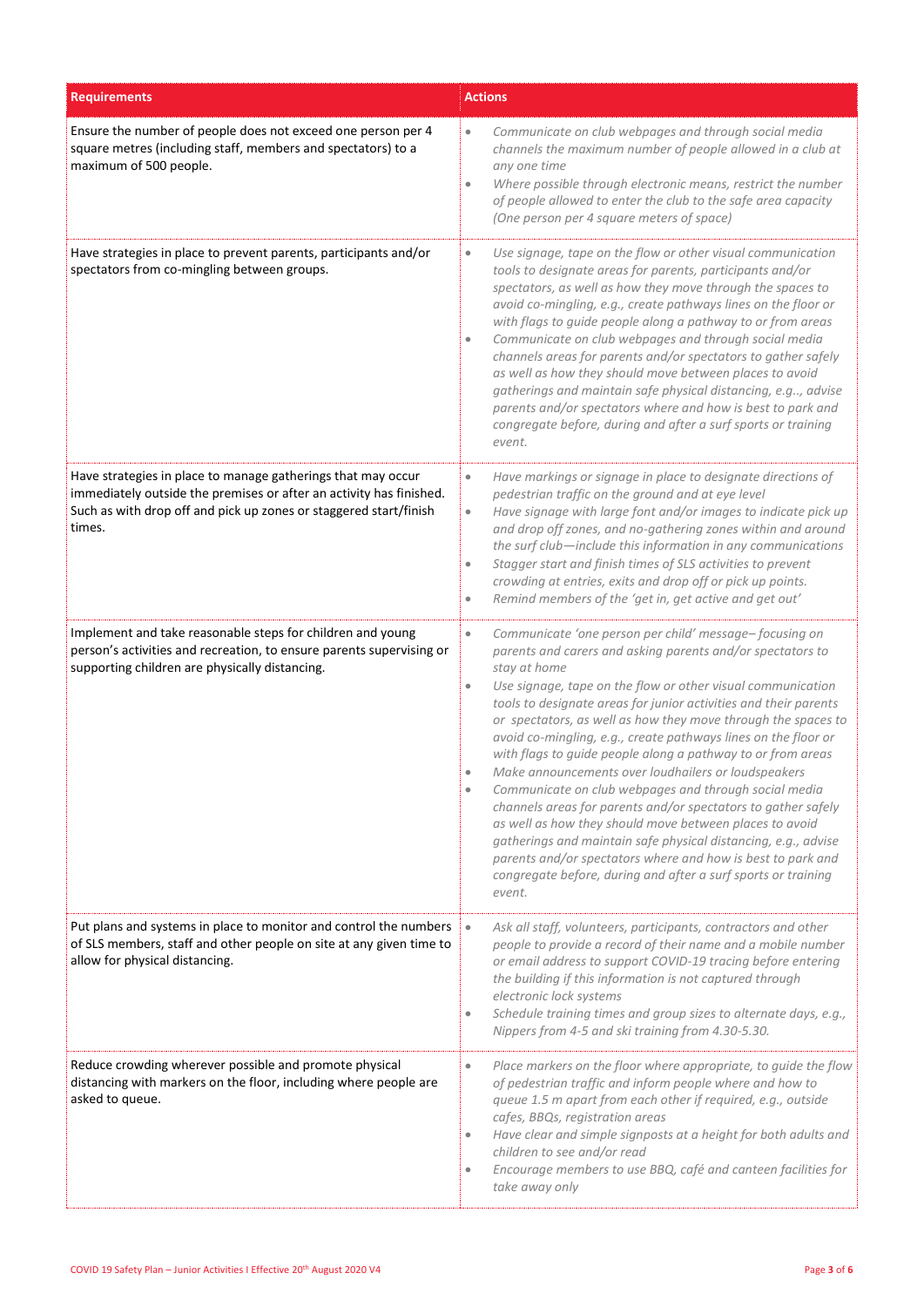| <b>Requirements</b>                                                                                                                                                                                            | <b>Actions</b>                                                                                                                                                                                                                                                                                                                      |  |
|----------------------------------------------------------------------------------------------------------------------------------------------------------------------------------------------------------------|-------------------------------------------------------------------------------------------------------------------------------------------------------------------------------------------------------------------------------------------------------------------------------------------------------------------------------------|--|
| Use flexible working arrangements where possible, such as working<br>from home, other locations, or working early or late nights to<br>reduce peak periods.                                                    | Support, encourage and use videoconferencing where possible<br>$\bullet$<br>Stagger start and finish times<br>$\bullet$<br>Have alternating work teams if cannot work from home or<br>$\bullet$<br>other locations                                                                                                                  |  |
| Use telephone or video platforms for essential meetings where<br>practical.                                                                                                                                    | Schedule club committee and any other meetings via Zoom or<br>$\bullet$<br>Microsoft Teams when sharing documents or screens is<br>required.<br>Arrange teleconferences to avoid physical contact<br>$\bullet$                                                                                                                      |  |
| Where practical, stagger the use of communal facilities. Strongly<br>encourage everyone to shower/change at home where possible.                                                                               | Place closed signs at shower and change room facility entry<br>$\bullet$<br>points.<br>Restrict access to communal showers and change rooms.<br>$\bullet$<br>Stagger bathroom breaks for training participants<br>$\bullet$                                                                                                         |  |
| <b>Hygiene and Cleaning</b>                                                                                                                                                                                    |                                                                                                                                                                                                                                                                                                                                     |  |
| Adopt good hand hygiene practices.                                                                                                                                                                             | Clean your hands as per recommendations from NSW Health -<br>$\bullet$<br>shown in their posters (6 steps, 20 seconds).<br>Wash hands before and after touching things<br>$\bullet$<br>Avoid sharing frequently touched items<br>$\bullet$                                                                                          |  |
| Avoid shared food and drinks.                                                                                                                                                                                  | Do not permit catering with shared food and drink options<br>$\bullet$<br>Encourage member to bring their own food and drinks, e.g.,<br>$\bullet$<br>bring your own water bottle, do not schedule BBQs with shared<br>equipment and sauces<br>Provide single use, environmentally friendly cutlery, plates and<br>$\bullet$<br>cups |  |
| Disinfectant solutions need to be maintained at an appropriate<br>strength and used in accordance with the manufacturers'<br>instructions.                                                                     | Follow manufacturer's instructions for disinfectant solutions<br>$\bullet$                                                                                                                                                                                                                                                          |  |
| Encourage contactless payment options.                                                                                                                                                                         | Use the SLS Payment Gateway for online transactions (apply to<br>$\bullet$<br>use with Form F079 on SLSA IT Helpdesk)<br>Encourage the use of the online membership joining webpage<br>$\bullet$<br>and the SLS Members Area to renew membership                                                                                    |  |
| Encourage everyone to bring their own water bottle, sweat towels,<br>exercise mats and equipment.                                                                                                              | Communicate on club webpages and through social media<br>$\bullet$<br>channels areas for everyone to bring their own water bottle,<br>sweat towels, exercise mats and equipment                                                                                                                                                     |  |
| Ensure processes are in place to clean or launder shared clothing<br>items after use, such as wetsuits, rash shirts and caps used for<br>training or water safety as well as PPE for IRB crews.                | Have procedures in place to separate clean and used clothing<br>$\bullet$<br>items, as well as safe access to them<br>Frequently clean lifejackets<br>$\bullet$<br>Use dingle-use PPE or thoroughly clean PPE before and after<br>$\bullet$<br>use while wearing gloves                                                             |  |
| Have hand washing facilities or alcohol-based hand sanitiser at key<br>points around the site, such as entry and exit points and meal<br>areas. Hand sanitiser may not work well if hands are visibly dirty.   | Have hand washing facilities or alcohol-based hand sanitiser at<br>$\bullet$<br>entry and exit points and meal areas                                                                                                                                                                                                                |  |
| Reduce sharing of equipment (including SLS equipment, hire<br>equipment, tools and machinery used at the SLSC) where practical<br>and ensure these are cleaned with detergent and disinfectant<br>between use. | Communicate on club webpages and through social media<br>$\bullet$<br>channels areas for everyone to bring their own equipment<br>where possible<br>Clean any equipment before and after use while wearing gloves<br>$\bullet$                                                                                                      |  |
| SLS members and staff are to wear gloves when cleaning and wash<br>hands thoroughly before and after with soap and water.                                                                                      | SLS members are required to wear gloves and other PPE whilst<br>$\bullet$<br>carrying out cleaning duties.                                                                                                                                                                                                                          |  |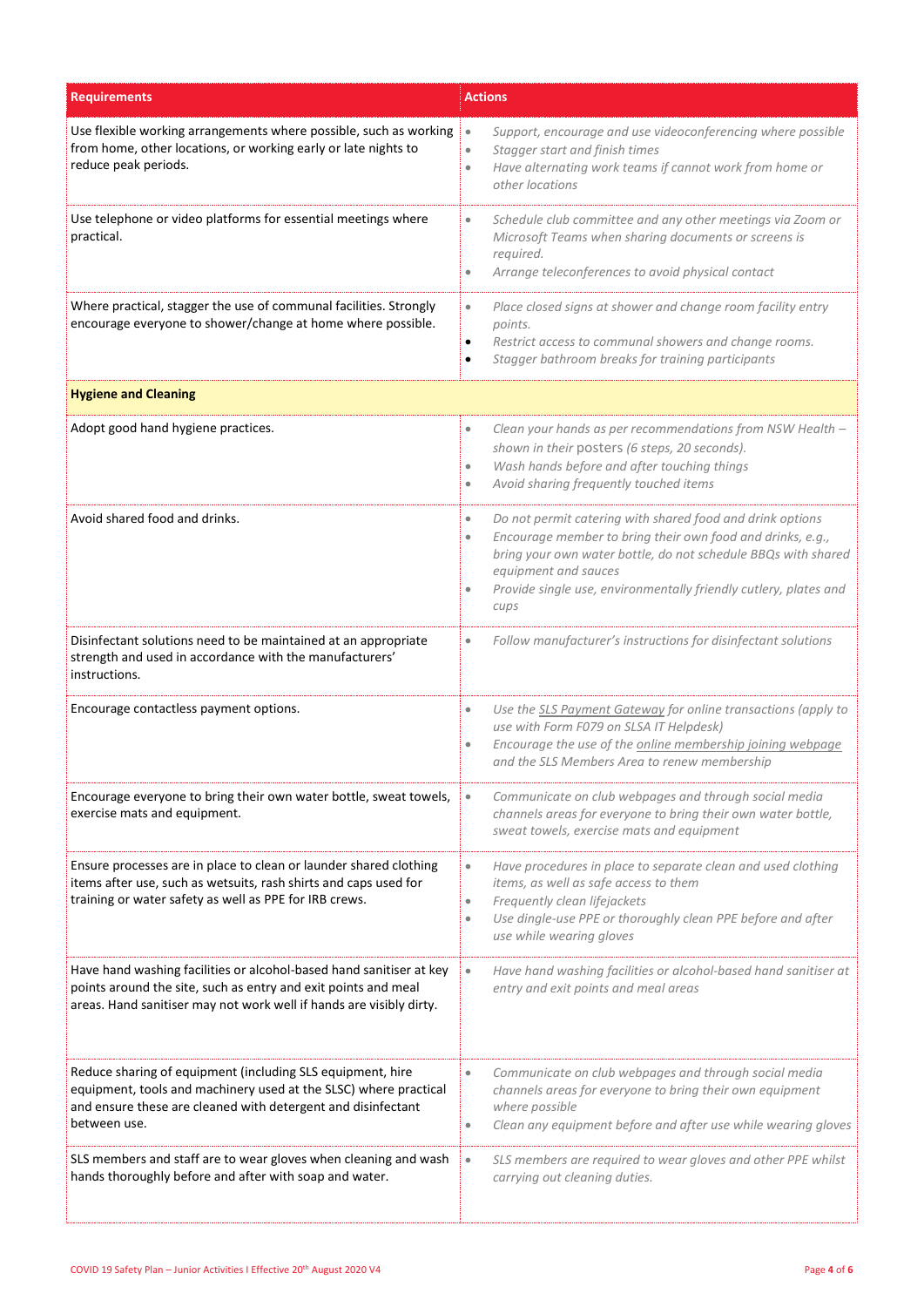| <b>Requirements</b>                                                                                                                                                                                                                                                                                                                                                                                                                                                                                                                                                          | <b>Actions</b>                                                                                                                                                                                                                                                                                                  |
|------------------------------------------------------------------------------------------------------------------------------------------------------------------------------------------------------------------------------------------------------------------------------------------------------------------------------------------------------------------------------------------------------------------------------------------------------------------------------------------------------------------------------------------------------------------------------|-----------------------------------------------------------------------------------------------------------------------------------------------------------------------------------------------------------------------------------------------------------------------------------------------------------------|
| <b>Record keeping</b>                                                                                                                                                                                                                                                                                                                                                                                                                                                                                                                                                        |                                                                                                                                                                                                                                                                                                                 |
| Cooperate with NSW Health if contacted in relation to a positive<br>case of COVID-19 at your SLSC and notify SafeWork NSW on 13 10<br>50.                                                                                                                                                                                                                                                                                                                                                                                                                                    | The Club's President will notify SafeWork NSW on 13 10 50 and<br>$\bullet$<br>be the first point of contact should this occur                                                                                                                                                                                   |
| Keep a record of name and a mobile number or email address for<br>all staff, volunteers, participants, contractors and other people for<br>a period of at least 28 days. Ensure records are used only for the<br>purposes of tracing COVID-19 infections and are stored<br>confidentially and securely.<br>It is the role of the COVID-19 Safe Hygiene Marshall to ensure<br>the accuracy and legibility of records.<br>Paper sign-in is permitted, but premises must digitise these<br>within 24 hours and provide immediately on request. QR Code<br>sign-in is encouraged | One or all the following methods will be used to capture this<br>data<br>Create an online form plus a QR code to increase<br>accessibility and availability of real time data<br>Use club house door access<br>Create a paper based register to capture this with people<br>using their own pens where possible |
| Make your SLS members, staff and other people aware of the<br>COVIDSafe app and its benefits to support contact tracing if<br>required.                                                                                                                                                                                                                                                                                                                                                                                                                                      | This will be promoted through the existing communication<br>channels                                                                                                                                                                                                                                            |